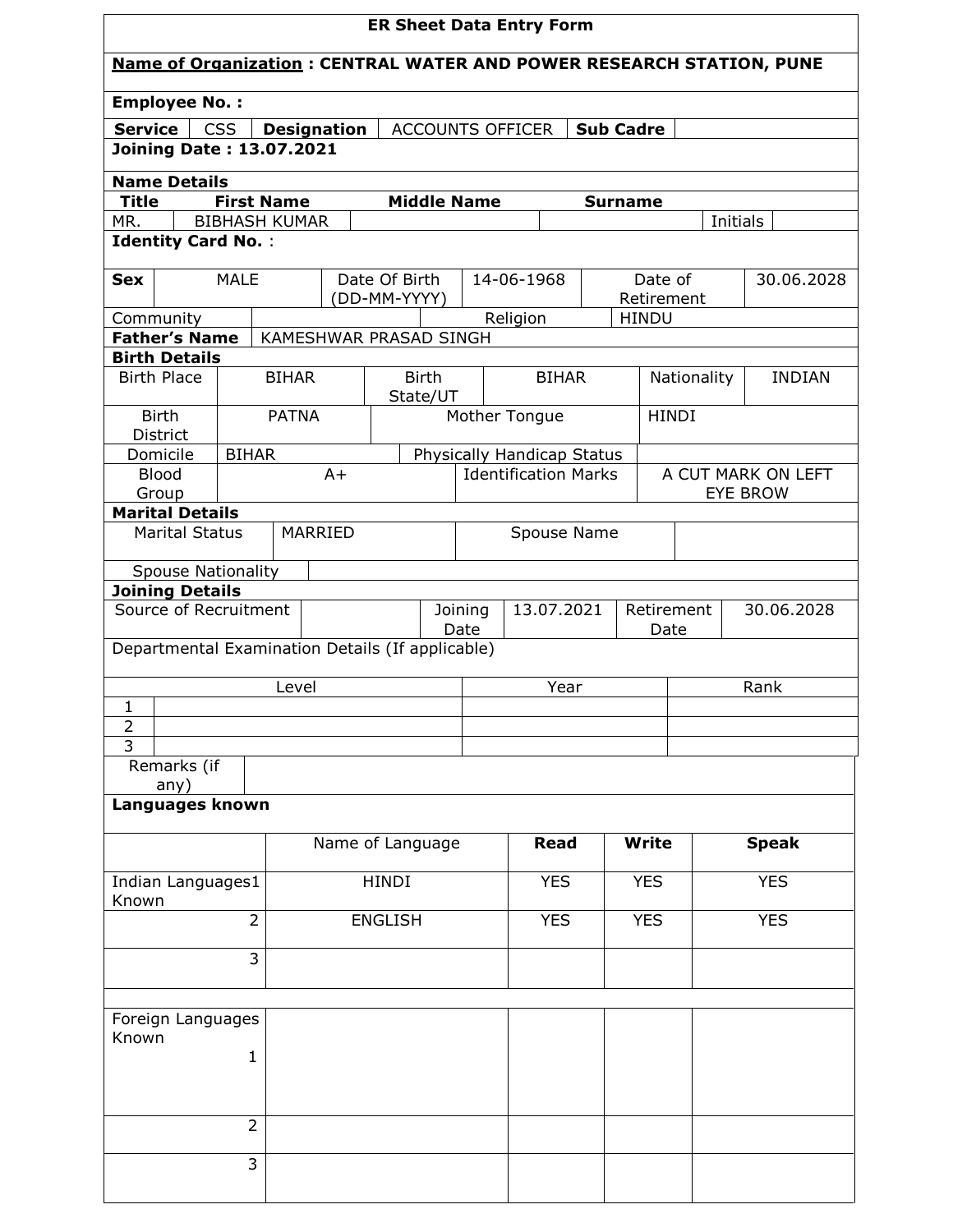## Details of deputation (if applicable)

| Name of the Office | Post held at that<br>time in parent office | Name of post<br>(selected for<br>deputation | Period of deputation |      |  |
|--------------------|--------------------------------------------|---------------------------------------------|----------------------|------|--|
|                    |                                            |                                             | Since                | From |  |
|                    |                                            |                                             |                      |      |  |

## Details of Foreign Visit

| SI.<br>No. | Place of Visit | Date of<br>visit | Post held at<br>that time | Whether it<br>is a<br>personal or<br>official visit | Details of visit |
|------------|----------------|------------------|---------------------------|-----------------------------------------------------|------------------|
|            |                |                  |                           |                                                     |                  |

## Transfer/Posting Detail (if applicable)

| Place | Period of posting |      |  |  |  |  |  |
|-------|-------------------|------|--|--|--|--|--|
|       | Since             | From |  |  |  |  |  |
|       |                   |      |  |  |  |  |  |
|       |                   |      |  |  |  |  |  |
|       |                   |      |  |  |  |  |  |
|       |                   |      |  |  |  |  |  |

| Qualification (Use extra photocopy sheets for multi qualifications, experience, training, awards details)                |                    |  |                                    |                                        |  |               |                                  |                  |           |  |
|--------------------------------------------------------------------------------------------------------------------------|--------------------|--|------------------------------------|----------------------------------------|--|---------------|----------------------------------|------------------|-----------|--|
| Qualification                                                                                                            |                    |  |                                    | Discipline                             |  |               | Specialization 1                 |                  |           |  |
| B.Sc                                                                                                                     |                    |  |                                    |                                        |  |               |                                  |                  |           |  |
| Year                                                                                                                     |                    |  | Division                           |                                        |  | CGPA/ % Marks |                                  | Specialization 2 |           |  |
|                                                                                                                          |                    |  |                                    |                                        |  |               |                                  |                  |           |  |
| Institution                                                                                                              |                    |  | University                         |                                        |  | Place         |                                  | Country          |           |  |
|                                                                                                                          |                    |  | <b>MAGADH</b><br><b>UNIVERSITY</b> |                                        |  |               |                                  |                  | India     |  |
| <b>Experience</b>                                                                                                        |                    |  |                                    |                                        |  |               |                                  |                  |           |  |
|                                                                                                                          | Type of Posting    |  |                                    |                                        |  |               | Temporary                        |                  |           |  |
|                                                                                                                          |                    |  |                                    |                                        |  |               |                                  |                  |           |  |
|                                                                                                                          | Designation        |  |                                    |                                        |  |               | <b>ACCOUNTS OFFICER</b>          |                  |           |  |
|                                                                                                                          |                    |  |                                    |                                        |  |               |                                  |                  |           |  |
|                                                                                                                          | Ministry           |  |                                    | Ministry of Jal shakti                 |  |               |                                  |                  |           |  |
|                                                                                                                          |                    |  |                                    | Department of Water Resources, RD & GR |  |               |                                  |                  |           |  |
|                                                                                                                          | <b>MOWR</b>        |  |                                    | <b>CWPRS</b>                           |  |               |                                  |                  |           |  |
|                                                                                                                          | Office             |  |                                    | Place                                  |  |               |                                  |                  |           |  |
| CWPRS, KHADAKWASALA, PUNE                                                                                                |                    |  |                                    | <b>PUNE</b>                            |  |               |                                  |                  |           |  |
|                                                                                                                          | Experience Subject |  |                                    | Period of Posting                      |  |               |                                  |                  |           |  |
| Major                                                                                                                    |                    |  |                                    | Minor                                  |  |               | From                             |                  | To        |  |
|                                                                                                                          |                    |  |                                    |                                        |  |               |                                  |                  |           |  |
| Note:-Refer the Annexure to fill above Major, Minor Subjects and below given training<br>subject(minimum 1 week & above) |                    |  |                                    |                                        |  |               |                                  |                  |           |  |
| Training                                                                                                                 |                    |  |                                    |                                        |  |               |                                  |                  |           |  |
| Training Year<br><b>Training Name</b>                                                                                    |                    |  |                                    | <b>Training Subject</b>                |  |               |                                  |                  |           |  |
|                                                                                                                          |                    |  |                                    |                                        |  |               |                                  |                  |           |  |
| Level                                                                                                                    |                    |  | Institute Name, Place              | Field Visit Country                    |  |               | Field Visit Place (within India) |                  |           |  |
|                                                                                                                          |                    |  |                                    |                                        |  |               |                                  |                  |           |  |
| Sponsoring Authority                                                                                                     |                    |  | Period of Training                 |                                        |  |               | Duration                         |                  | Result    |  |
|                                                                                                                          |                    |  | From                               | To                                     |  |               | in Weeks)                        |                  | Qualified |  |
|                                                                                                                          |                    |  |                                    |                                        |  |               |                                  |                  |           |  |
| <b>Awards/Publications</b>                                                                                               |                    |  |                                    |                                        |  |               |                                  |                  |           |  |